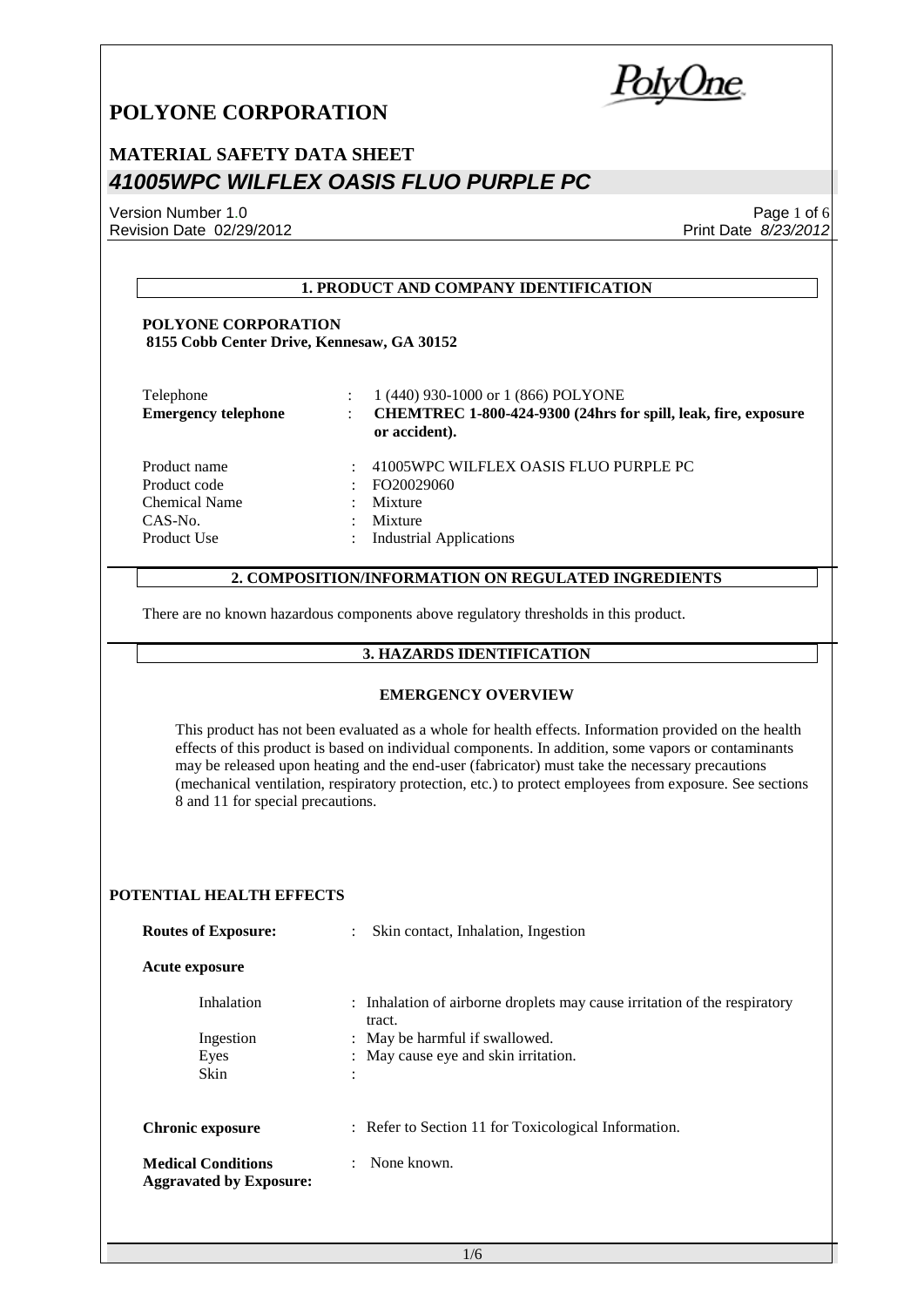**PolyOne** 

# **MATERIAL SAFETY DATA SHEET** *41005WPC WILFLEX OASIS FLUO PURPLE PC*

Version Number 1.0 Revision Date 02/29/2012

Page 2 of 6 Print Date *8/23/2012*

|                                                                                                                                       |                                                    | <b>4. FIRST AID MEASURES</b>                                                                                                                                                                                                                                                                                                                |
|---------------------------------------------------------------------------------------------------------------------------------------|----------------------------------------------------|---------------------------------------------------------------------------------------------------------------------------------------------------------------------------------------------------------------------------------------------------------------------------------------------------------------------------------------------|
| Inhalation                                                                                                                            |                                                    | Move to fresh air in case of accidental inhalation of vapors or fumes<br>from overheating or combustion. When symptoms persist or in all<br>cases of doubt seek medical advice.                                                                                                                                                             |
| Ingestion                                                                                                                             |                                                    | Never give anything by mouth to an unconscious person. Seek<br>medical attention if necessary. Do not induce vomiting without<br>medical advice.                                                                                                                                                                                            |
| Eyes                                                                                                                                  |                                                    | Rinse immediately with plenty of water for at least 15 minutes. If eye<br>irritation persists, seek medical attention.                                                                                                                                                                                                                      |
| Skin                                                                                                                                  |                                                    | Wash off with soap and plenty of water. If skin irritation persists<br>seek medical attention.                                                                                                                                                                                                                                              |
|                                                                                                                                       |                                                    | 5. FIRE-FIGHTING MEASURES                                                                                                                                                                                                                                                                                                                   |
| Flash point                                                                                                                           |                                                    | no data available                                                                                                                                                                                                                                                                                                                           |
| <b>Flammable Limits</b><br>Upper explosion limit<br>Lower explosion limit<br>Autoignition temperature<br>Suitable extinguishing media | $\ddot{\cdot}$<br>$\ddot{\cdot}$<br>$\ddot{\cdot}$ | no data available<br>no data available<br>no data available<br>Carbon dioxide (CO2), Water, Foam, Dry chemical.                                                                                                                                                                                                                             |
| Special Fire Fighting<br>Procedures                                                                                                   |                                                    | Fullface self-contained breathing apparatus (SCBA) used in positive<br>pressure mode should be worn to prevent inhalation of airborne<br>contaminants. Cool closed containers exposed to fire with water<br>spray. Do not allow run-off from fire fighting to enter drains or water<br>courses.                                             |
| Unusual Fire/Explosion<br>Hazards                                                                                                     |                                                    | Burning dry latex produces dense black smoke with the possibility of<br>toxic vapors. Residual latex material contained in empty drums may<br>decompose when burned producing toxic or irritating fumes. Carbon<br>dioxide (CO2), carbon monoxide (CO), oxides of nitrogen (NOx),<br>other hazardous materials, and smoke are all possible. |
|                                                                                                                                       |                                                    | <b>6. ACCIDENTAL RELEASE MEASURES</b>                                                                                                                                                                                                                                                                                                       |
| Personal precautions                                                                                                                  |                                                    | Ensure response personnel are properly protected (see section 8 for<br>respiratory or other protection guidelines.) Use caution as floors may<br>be slippery.                                                                                                                                                                               |
| <b>Environmental precautions</b>                                                                                                      |                                                    | The product should not be allowed to enter drains, water courses or<br>the soil.                                                                                                                                                                                                                                                            |
| Methods for cleaning up                                                                                                               |                                                    | Soak up with inert absorbent material (e.g. sand, silica gel, acid<br>binder, universal binder, sawdust). Sweep up and shovel into suitable                                                                                                                                                                                                 |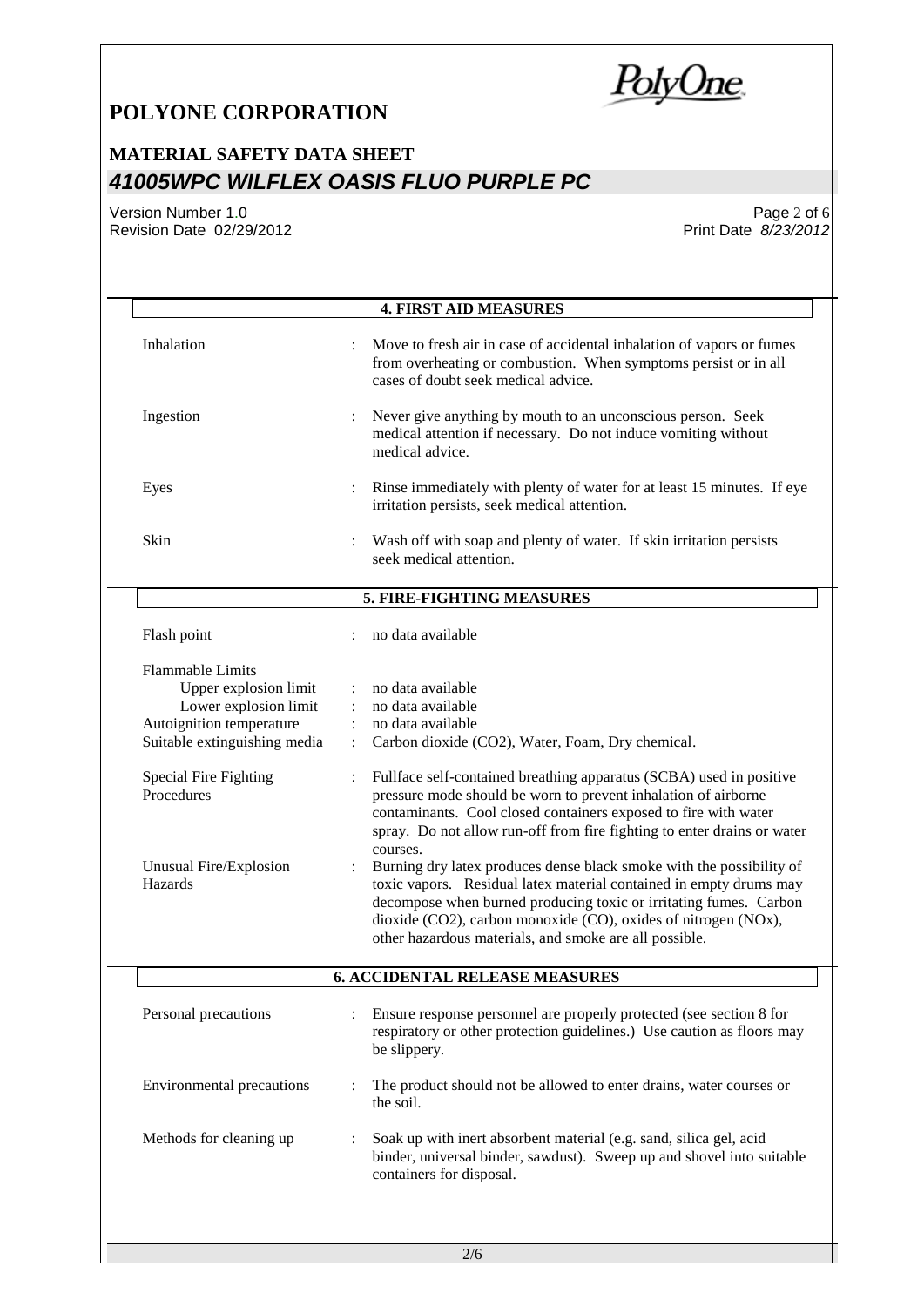<u>PolyOne</u>

# **MATERIAL SAFETY DATA SHEET** *41005WPC WILFLEX OASIS FLUO PURPLE PC*

Version Number 1.0 Revision Date 02/29/2012

Page 3 of 6 Print Date *8/23/2012*

| Handling                                        |                      | Use only in area provided with appropriate exhaust ventilation.<br>Prolonged heating may result in product degradation. Material may<br>settle during storage. Careful mixing without introduction of air may<br>be necessary before use.                                                        |
|-------------------------------------------------|----------------------|--------------------------------------------------------------------------------------------------------------------------------------------------------------------------------------------------------------------------------------------------------------------------------------------------|
| Storage                                         | :                    | Containers which are opened must be carefully resealed and kept<br>upright to prevent leakage. Keep in a dry, cool place. Keep from<br>freezing and temperature extremes.                                                                                                                        |
|                                                 |                      | 8. EXPOSURE CONTROLS/PERSONAL PROTECTION                                                                                                                                                                                                                                                         |
| Respiratory protection                          | $\ddot{\phantom{a}}$ | A respirator is normally not required for routine handling of product<br>in areas of good general ventilation and adequate local exhaust at<br>processing equipment during routine operation. Airborne<br>contaminant levels should be maintained below the occupational<br>exposure guidelines. |
| Eye/Face Protection                             |                      | Safety glasses with side-shields Wear goggles or face shield during<br>operations that present a splash potential.                                                                                                                                                                               |
| Hand protection                                 |                      | Impervious gloves such as rubber or PVC                                                                                                                                                                                                                                                          |
| Skin and body protection                        |                      | Long sleeved shirts and long pants are adequate for normal handling.<br>Where operations present a splash or spill potential, employees<br>should wear chemically resistant clothing, boots, apron, gloves, and<br>eye/face protection.                                                          |
| <b>Additional Protective</b><br><b>Measures</b> |                      | Safety shoes                                                                                                                                                                                                                                                                                     |
| General Hygiene<br>Considerations               |                      | Wash hands before breaks and immediately after handling the<br>product. Handle in accordance with good industrial hygiene and<br>safety practices.                                                                                                                                               |
| Engineering measures                            | ÷                    | Adequate ventilation and/or appropriate respiratory protection may<br>also be necessary to minimize employee exposure to processing<br>vapors.                                                                                                                                                   |
| Exposure $limit(s)$                             |                      |                                                                                                                                                                                                                                                                                                  |
|                                                 |                      | There are no known hazardous components above regulatory thresholds in this product.                                                                                                                                                                                                             |

| Form       | : liquid   | Evaporation rate        | : Slower than Butyl<br>Acetate |
|------------|------------|-------------------------|--------------------------------|
| Appearance | $:$ liquid | <b>Specific Gravity</b> | Not determined                 |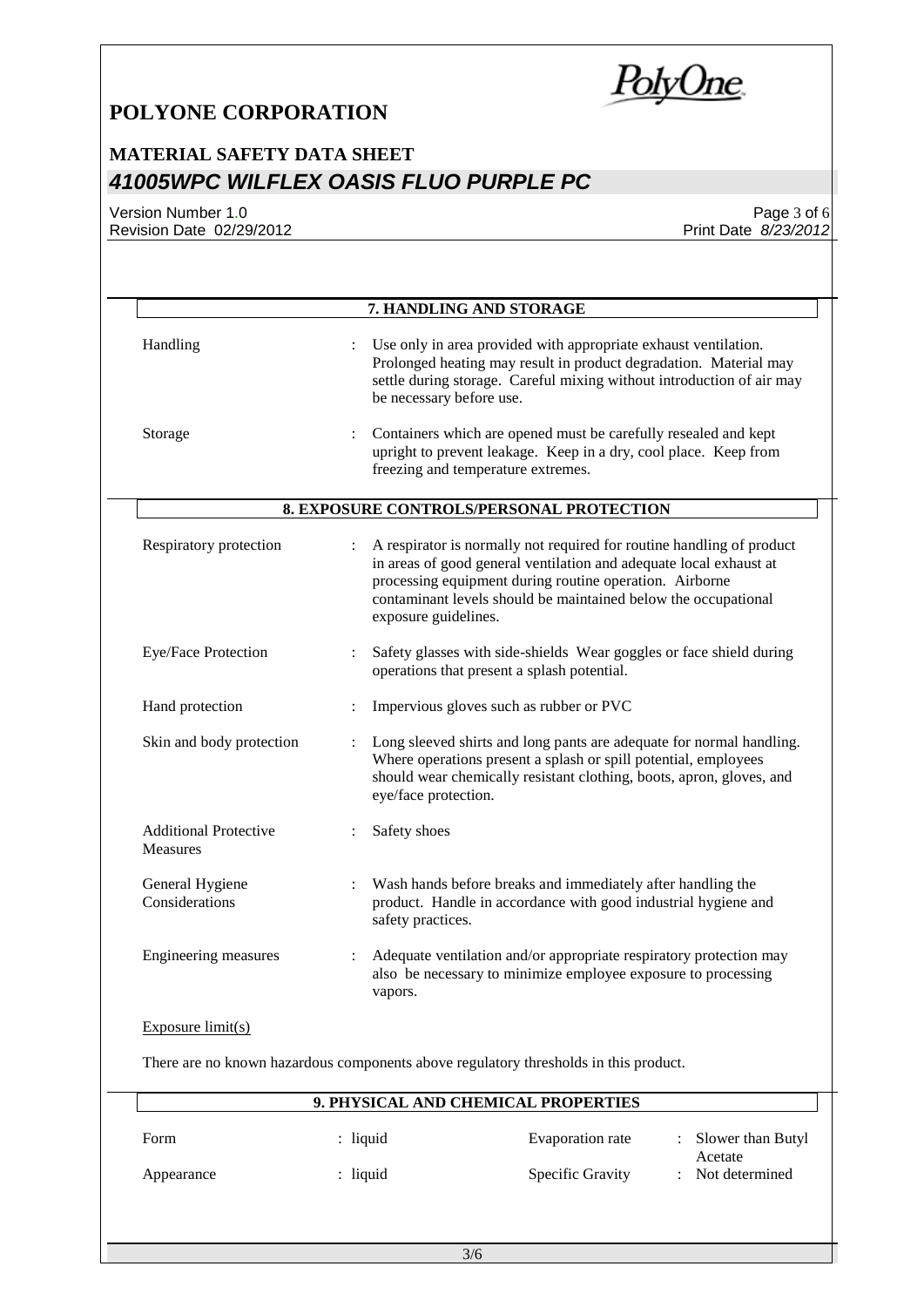### **MATERIAL SAFETY DATA SHEET** *41005WPC WILFLEX OASIS FLUO PURPLE PC*

Version Number 1.0 Revision Date 02/29/2012

| Odour<br>Melting point/range<br><b>Boiling Point:</b><br>Water solubility | $:$ slight                | : not applicable<br>: Not established<br>: completely miscible   | Vapour pressure<br>Vapour density<br>pH                       | $\ddot{\cdot}$<br>÷ | Not established<br>Heavier than air.<br>Not determined |
|---------------------------------------------------------------------------|---------------------------|------------------------------------------------------------------|---------------------------------------------------------------|---------------------|--------------------------------------------------------|
|                                                                           |                           | <b>10. STABILITY AND REACTIVITY</b>                              |                                                               |                     |                                                        |
| Stability                                                                 |                           | Stable                                                           |                                                               |                     |                                                        |
| Hazardous Polymerization                                                  |                           | Will not occur.                                                  |                                                               |                     |                                                        |
| Conditions to avoid                                                       | $\mathbb{R}^{\mathbb{Z}}$ | Extremes of temperature and direct sunlight. Keep from freezing. |                                                               |                     |                                                        |
| Incompatible Materials                                                    |                           | Acids, metal salts, and solvents                                 |                                                               |                     |                                                        |
| Hazardous decomposition<br>products                                       |                           | Carbon dioxide (CO2), carbon monoxide (CO), oxides of nitrogen   | (NOx), other hazardous materials, and smoke are all possible. |                     |                                                        |
|                                                                           |                           |                                                                  |                                                               |                     |                                                        |

Colour : PURPLE Bulk density : Not applicable

#### **11. TOXICOLOGICAL INFORMATION**

There are no known hazardous components above regulatory thresholds in this product.

|                                  | <b>12. ECOLOGICAL INFORMATION</b>                                                                                                                                                                                                                                              |
|----------------------------------|--------------------------------------------------------------------------------------------------------------------------------------------------------------------------------------------------------------------------------------------------------------------------------|
| Persistence and degradability    | no data available                                                                                                                                                                                                                                                              |
| <b>Environmental Toxicity</b>    | no data available                                                                                                                                                                                                                                                              |
| <b>Bioaccumulation Potential</b> | no data available                                                                                                                                                                                                                                                              |
| Additional advice                | no data available                                                                                                                                                                                                                                                              |
|                                  | <b>13. DISPOSAL CONSIDERATIONS</b>                                                                                                                                                                                                                                             |
| Product                          | Where possible recycling is preferred to disposal or incineration. The<br>generator of waste material has the responsibility for proper waste<br>classification, transportation and disposal in accordance with<br>applicable federal, state/provincial and local regulations. |
| Contaminated packaging           | Recycling is preferred when possible. The generator of waste<br>material has the responsibility for proper waste classification,<br>transportation and disposal in accordance with applicable federal,<br>state/provincial and local regulations.                              |
|                                  | <b>14. TRANSPORT INFORMATION</b>                                                                                                                                                                                                                                               |
| U.S. DOT Classification          | Refer to specific regulation.                                                                                                                                                                                                                                                  |
| <b>ICAO/JATA</b>                 | Refer to specific regulation.                                                                                                                                                                                                                                                  |



Page 4 of 6 Print Date *8/23/2012*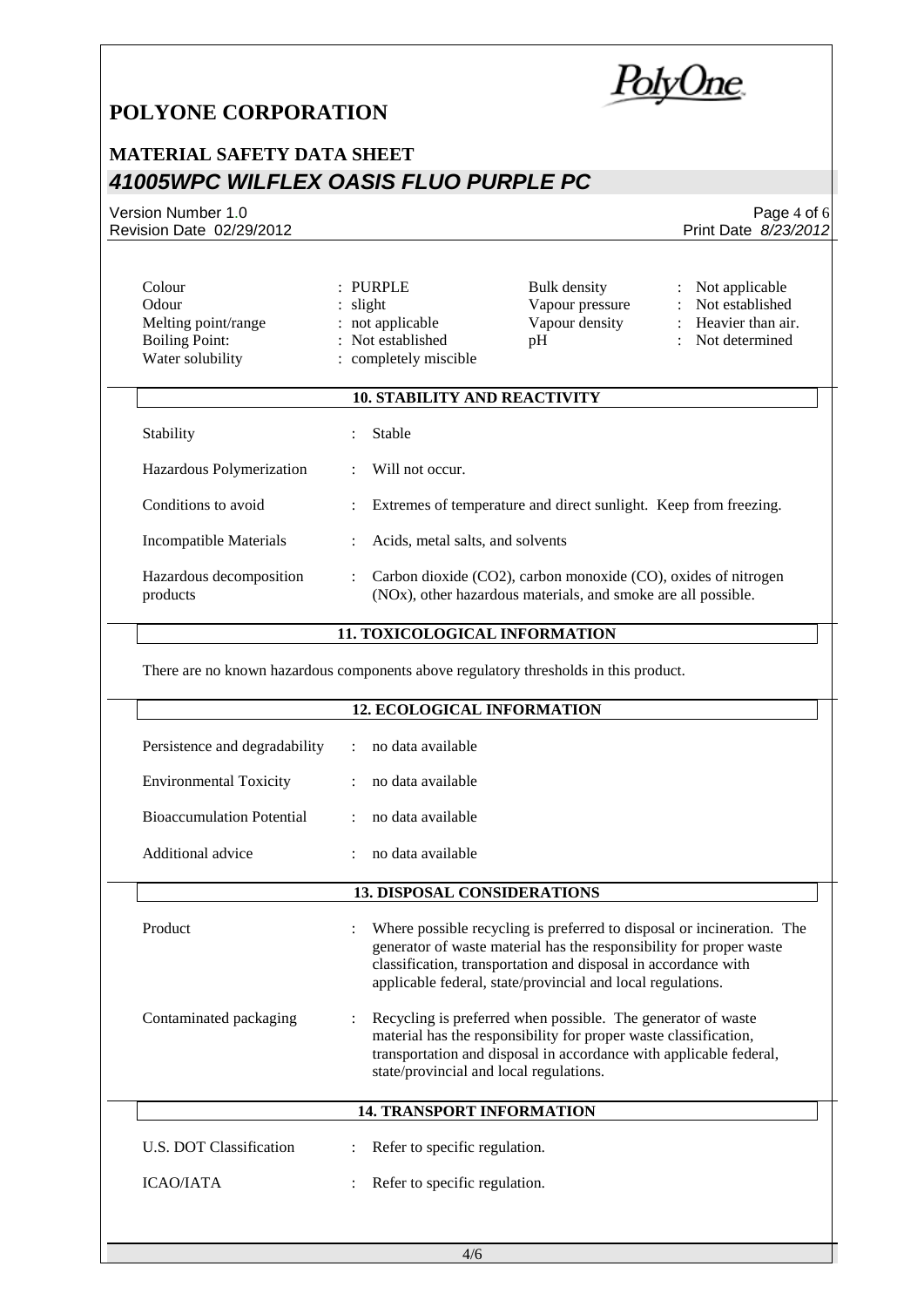PolyOne

## **MATERIAL SAFETY DATA SHEET** *41005WPC WILFLEX OASIS FLUO PURPLE PC*

Version Number 1.0 Revision Date 02/29/2012

Page 5 of 6 Print Date *8/23/2012*

| IMO/IMDG (maritime)                                      |                       |                                                                                                                                                                                                                                                          |
|----------------------------------------------------------|-----------------------|----------------------------------------------------------------------------------------------------------------------------------------------------------------------------------------------------------------------------------------------------------|
|                                                          |                       | <b>15. REGULATORY INFORMATION</b>                                                                                                                                                                                                                        |
| <b>US</b> Regulations:                                   |                       |                                                                                                                                                                                                                                                          |
| <b>OSHA Status</b>                                       | $\ddot{\cdot}$        | There are no known hazardous components above regulatory<br>thresholds in this product.                                                                                                                                                                  |
| <b>TSCA Status</b>                                       |                       | All components of this product are listed on or exempt from the<br>TSCA Inventory.                                                                                                                                                                       |
| US. EPA CERCLA Hazardous Substances (40 CFR 302)         |                       |                                                                                                                                                                                                                                                          |
| not applicable                                           |                       |                                                                                                                                                                                                                                                          |
| California Proposition<br>65                             | $\mathbb{Z}^{\times}$ | Not applicable                                                                                                                                                                                                                                           |
|                                                          |                       |                                                                                                                                                                                                                                                          |
| SARA Title III Section 302 Extremely Hazardous Substance |                       |                                                                                                                                                                                                                                                          |
|                                                          |                       |                                                                                                                                                                                                                                                          |
| SARA Title III Section 313 Toxic Chemicals:              |                       |                                                                                                                                                                                                                                                          |
|                                                          |                       |                                                                                                                                                                                                                                                          |
| <b>Canadian Regulations:</b>                             |                       |                                                                                                                                                                                                                                                          |
| National Pollutant Release Inventory (NPRI)              |                       |                                                                                                                                                                                                                                                          |
| not applicable                                           |                       |                                                                                                                                                                                                                                                          |
| <b>WHMIS Classification</b>                              | $\mathcal{L}$         | Not controlled.                                                                                                                                                                                                                                          |
| <b>DSL</b>                                               | $\ddot{\cdot}$        | All components of this product are on the Canadian Domestic<br>Substances List (DSL) or are exempt.                                                                                                                                                      |
| National Inventories:                                    |                       |                                                                                                                                                                                                                                                          |
| Australia AICS                                           |                       | Unless specific chemicals are identified under this section, this product is Not Applicable under this regulation<br>Unless specific chemicals are identified under this section, this product is Not Applicable under this regulation<br>Not determined |